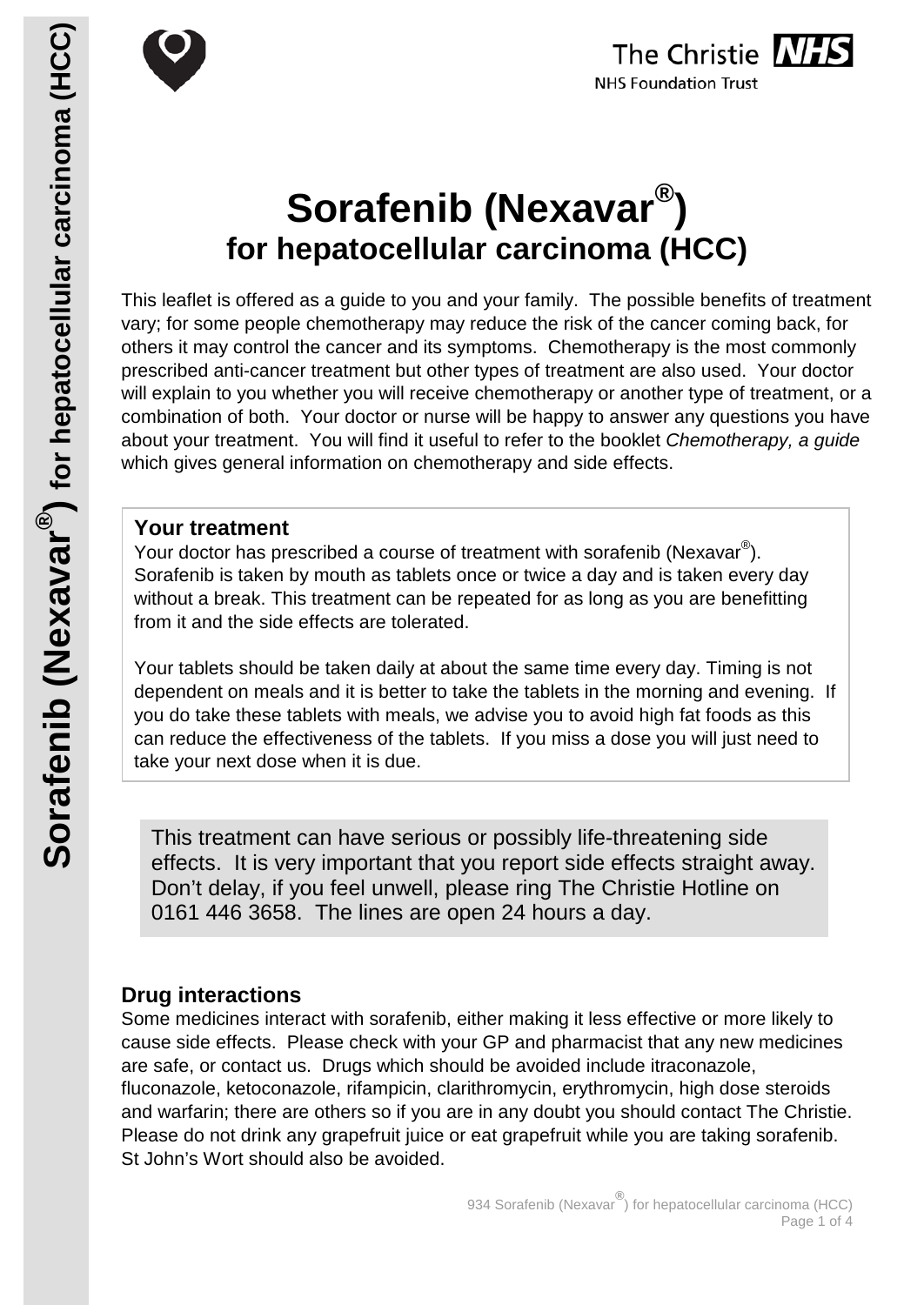## **Possible side effects**

Sorafenib can cause many different side effects. Some are more likely to occur than others. Everyone is different and not everyone gets all the side effects. Most side effects are usually temporary, but in some rare cases they can be life-threatening. It is important to tell your hospital doctor or nurse about any side effects so they can be monitored and, where possible, treated. If side effects are severe, you may need to stop your tablets, have a break from treatment, or have a dose reduction. A small number of people do not tolerate treatment.

#### **Common side effects (more than 1 in 10)**

#### • **Hypertension (high blood pressure)**

This is common but can usually be controlled by adding to or changing anti-hypertensive medication. It is very rare for patients to experience any serious heart problems.

#### • **Diarrhoea**

Mild diarrhoea is common. Anti-diarrhoeal tablets (loperamide) can be prescribed by your GP to control your symptoms. Severe diarrhoea is less common. Severe diarrhoea can stop you eating, or make you dehydrated, which can make you feel weak and dizzy. If the diarrhoea is severe or persistent contact The Christie Hotline.

#### • **Mucositis (sore mouth and mouth ulcers)**

Sorafenib can cause a sore mouth and mouth ulcers. Usually this is mild and responds to mouth washes. If it is severe enough to stop you eating and drinking normally, please contact The Christie.

#### • **Hand/foot skin reaction**

Some people can experience reddening and peeling of the skin on the hands and feet. Simple moisturisers can help if this is mild, but if it interferes with walking or normal use of hands or fingers, please contact The Christie.

#### • **Tiredness**

Sorafenib may make you feel tired and lacking in energy, but we would not expect you to be in bed during the daytime. Try to take rest and get help with household chores. If necessary take time off work. Gentle exercise such as walking can be beneficial. Taking your tablets at bedtime can help.

#### • **Indigestion**

Some patients experience indigestion which can be treated with tablets. Some patients also have a reduced appetite but we would not expect you to lose weight.

#### • **Nausea and vomiting**

This is not a common problem but, if this does occur, you can be prescribed some antisickness tablets by your doctor.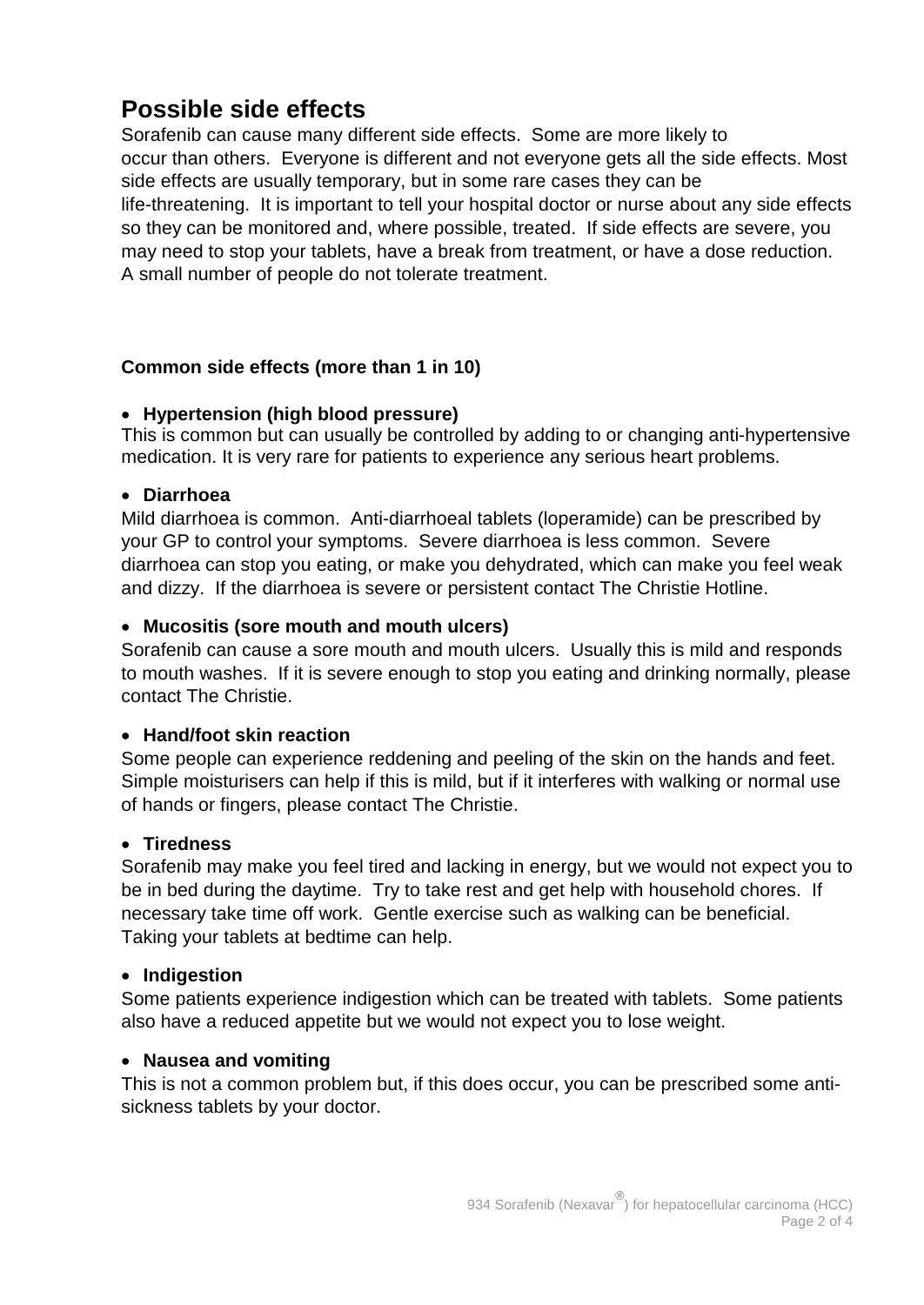#### • **Delayed wound healing**

Sorafenib also delays wound healing. **The tablets will usually have to be stopped before and after surgery or dental extraction,** and should not usually be taken if you have an open wound, leg ulcer or pressure sore. Let your nurse or doctor know if any of these issues come up.

#### • **Prone to bleeding**

Sorafenib can make you prone to bleeding. You may have bruising or bleeding, for example, from the nose, gums or in the urine. Contact The Christie Hotline if this occurs. A small number of patients have experienced serious bleeding complications.

#### **Uncommon side effects (less than 1 in 10)**

#### • **Anaemia**

While having this treatment you may become anaemic. This may make you feel tired and breathless. Let your nurse or doctor know if these symptoms are a problem. You may need a blood transfusion.

#### • **Rash**

Sorafenib will make you more sensitive to the sun and can cause a rash. If this is widespread, please contact The Christie. More rarely some patients can develop a similar rash in the groin.

#### • **Liver and kidney problems**

This medication can affect the way your liver and kidneys function. We will monitor this on a regular basis.

#### **Rare side effects (less than 1 in 100)**

#### **Increased risk of serious infection**

You are vulnerable to infection while you are having chemotherapy. Minor infections can become life-threatening in a matter of hours if left untreated. Symptoms of infection include fever, shivering, sweats, sore throat, diarrhoea, discomfort when you pass urine, cough or breathlessness. We recommend that you use a digital thermometer so you can check your temperature. You can buy one from your local chemist.

#### **If you feel unwell, you have symptoms of an infection or your temperature is 37.5ºC or above or below 36 ºC contact The Christie Hotline straight away**.

#### **Serious and potentially life-threatening side effects**

In a small proportion of patients anti-cancer therapy can result in very severe side effects which may rarely result in death. The team caring for you will discuss the risk of these side effects with you.